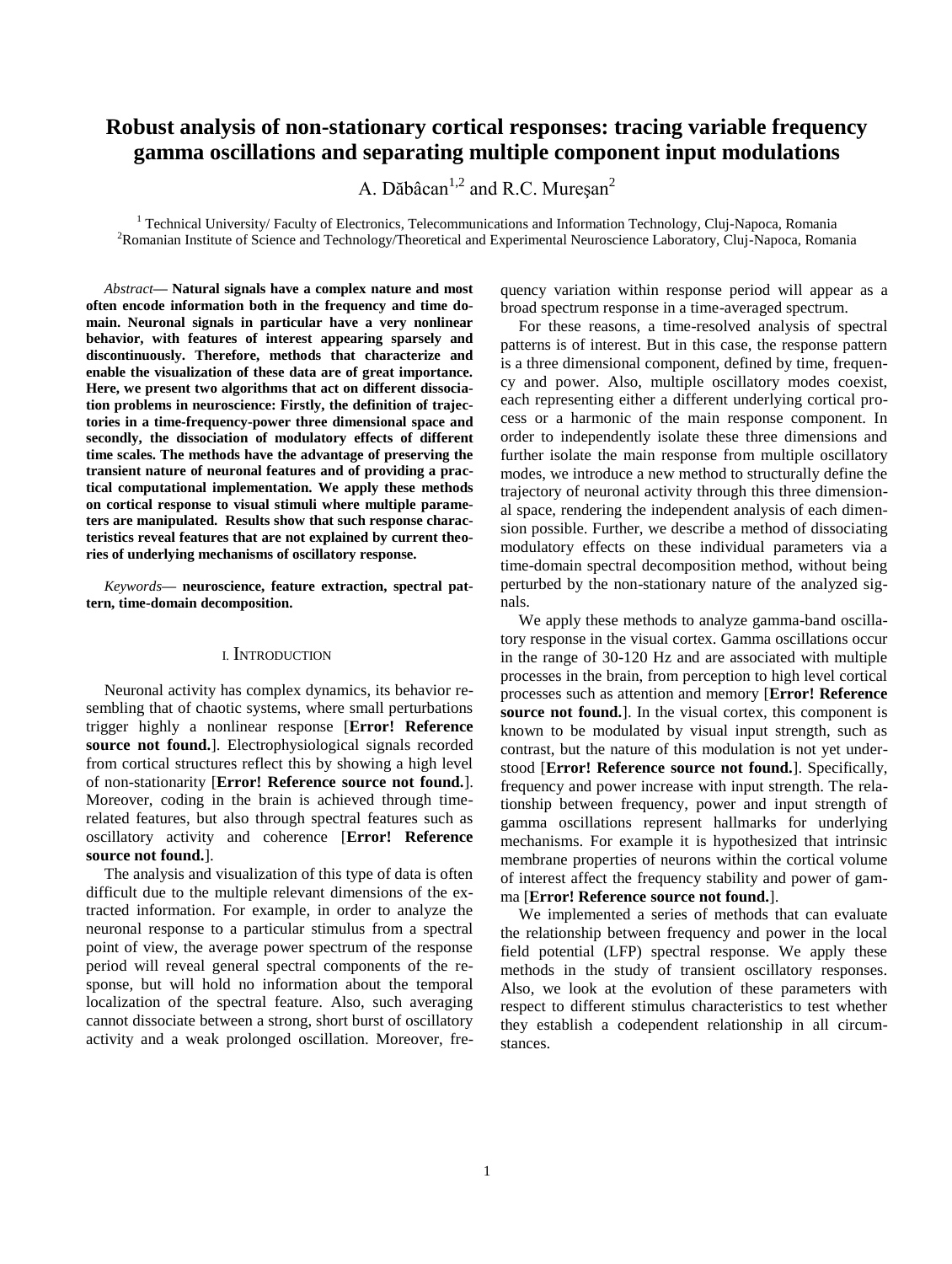# II. METHODS

All the experiments were conducted in accordance with the European Communities Council Directive of 24 November 1986 (86/609/EEC), according to the guidelines of the Society for Neuroscience and the Romanian law for the protection of animals, approved by the local ethics committee and overseen by a veterinarian.

We acquired electrical signals using silicon probes from the visual cortex of isoflurane anesthetized mice while they were presented moving orientation gratings. We had two types of stimuli, one where contrast of the gratings was fixed and the spatial and temporal frequencies were low (0.1 cycles/degree, 1.75 cycles/s) and another where contrast was following a triangular modulation and spatial and temporal frequencies were higher (0.28 cycles/degree, 5 cycles/s). The acquired signal was filtered with a low pass filter with a cutoff frequency of 300 Hz.

#### III. SPECTRAL PATTERN DETECTION

We defined a method capable of following an oscillatory pattern through a three-dimensional space, based on the assumption that the movement through this space happens

smoothly on all axes. For this purpose, we computed a timeresolved Fourier decomposition and computed the spectral power. On this three-dimensional space, we traced the power crest of the response.

Specifically, we split our response period into windows which we multiplied with a Blackman window to minimize border effects. Then, we adjusted the length of the window with zero padding to have enough resolution in frequency. We computed the fast Fourier transform and computed the power for each time and frequency bin.

Our method makes, several assumptions:

- Response is defined by increase in power with respect to baseline conditions. Therefore, we normalized the spectrum to a baseline period, where no stimulation was provided.
- The point of maximum power is part of the response of interest.
- In two successive time bins, the closest maxima in frequency is part of the same oscillatory component.



Fig. 1. Pattern analysis of the time-resolved FFT of simulation LFP: A - time-resolved FFT across response period. Red line mark the selected trajectory in peak following; below are the power and frequency of the followed peak across time; B - A three-dimensional view of the response and the crest-detection algorithm. C - Scatter plots of power versus frequency of the followed peak and histograms of each measure; Red line marks the linear correlation and the coefficient value is noted for each plot.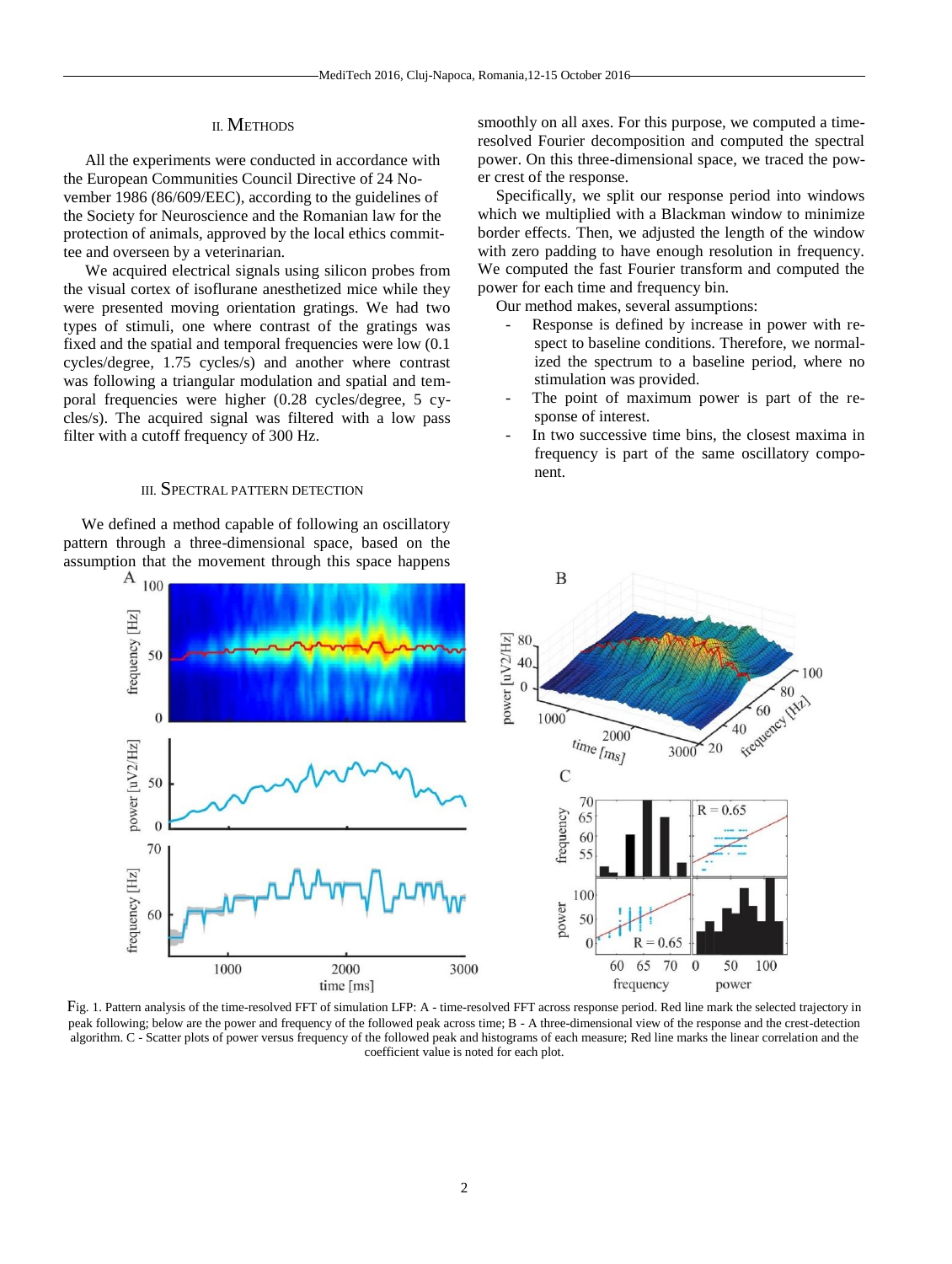We mention that the time-frequency response could also be defined using other decomposition methods, such as a wavelet transform.

Therefore, the definition of spectral component is determined taking the following steps:

- The time and frequency band of interest are defined. **Note** that the presence of a response within these bands of interest is necessary for the effectiveness of the method. A good way to determine response time is through a power threshold, therefore eliminating periods of time where there is no relevant pattern to detect. Limiting the frequency band can be of interest when dissociating between multiple oscillatory components of different power ranges.
- The coordinates of the point of maximum power is detected. This will be the starting point for tracing the response trajectory.
- Through an iterative process, the closest maxima on the frequency axis is determined for each time bin while moving away from the point of origin towards the beginning and towards the end of the response period respectively.
- For each point, define the time, frequency and power.

Fig. 1shows an application of this algorithm on electrophysiological local field potentials (LFP) recorded in the primary visual cortex of anesthetized mice while they were presented a visual stimulus composed of moving gratings of variable contrast. The response pattern shows that power and frequency vary across time. From here on, the shape of each trajectory parameter can be assessed independently. In this case, the correlation between the two parameters is computed and the histogram of each is displayed.

# IV. EMPIRICAL MODE DECOMPOSITION

We wanted to analyze the differential effect that stimulus features had on power and frequency of the LFP spectral pattern. We introduced two degrees of variability in our stimulus: one was a moving sinusoidal grating. The passage of the grating through the receptive field of the recorded brain area causes local luminance fluctuations, altering both power and frequency of the response. The second variable was contrast: the difference between the brightest pixel and the darkest one was modulated by a triangular carrier. Contrast varied in a slow timescale (one period  $= 4.5$  s) while local luminance varied rapidly (200 ms). We needed a method to reliably separate the modulations induced by each factor, when we knew the timescale of each modulatory effect. We therefore needed to break down signals which were non-stationary and non-linear, with no assumptions of periodicity or sinusoidal approximation.

For this, we applied an algorithm of empirical mode decomposition, which represents an alternative to spectral decomposition methods [**Error! Reference source not found.**]. It offers the advantage of an easy implementation operating integrally in the time domain.

The basic principle is an iterative filtering and subtraction of independent mode functions (IMFs), also called the sifting process.

An IMF is defined as a function that

- Has one extreme between zero crossings and
- Has a mean value of zero.

The algorithm comprises of the following steps:

- For a signal  $X(t)$ , the local minima and maxima are detected. The definition of locality determines the effectiveness and calculation time of the EMD.
- The upper and lower envelopes are determined by cubic spline interpolation of the points of local maxim and minima.
- The average of the upper and lower envelopes  $M_{11}(t)$  is computed and subtracted from the original signal.

$$
H_{11}(t) = X(t) - M_{11}(t)
$$

The residual  $H_{11}$  is then treated as the input data in an iterative process of subtraction of mean envelopes until  $H_{1k}$  is an IMF, that is:

$$
Nr(extremes) = Nr(zeros) \pm 1
$$

-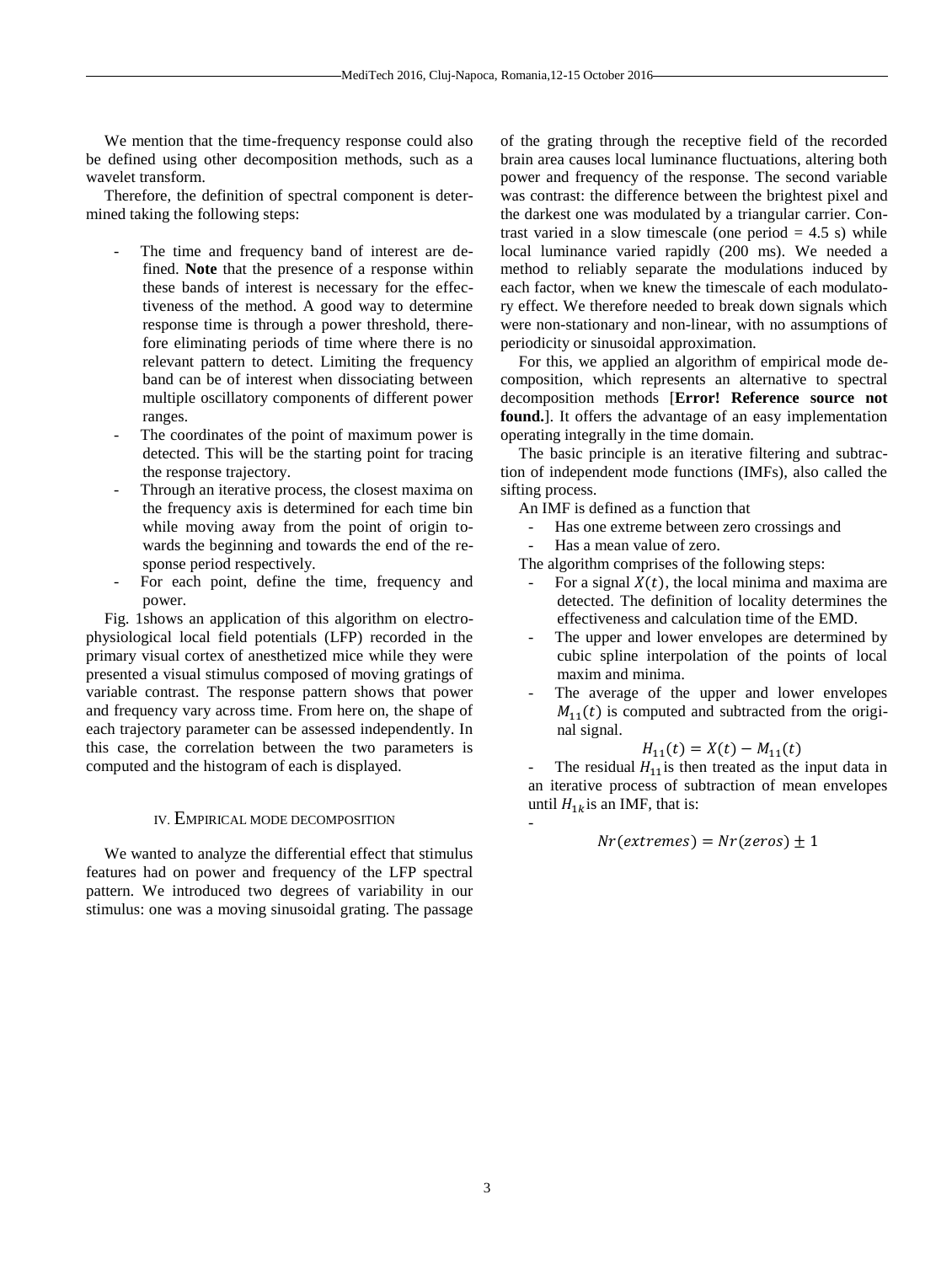

<span id="page-3-0"></span>Fig. 2. Adapted variant of Empirical mode decomposition algorithm example:  $A - a$  power profile of neuronal response to moving gratings of variable contrast. Blue markers indicate the detected minima and maxima. Red dotted lines are the computed envelopes and the blue dotted line is their mean. B – the slow component of the decomposition resulted by the subtraction of the first mode from the original signal.  $C$  – the detected first mode, using a definition of locality restricting maxima and minima that are at least 100 ms apart.

Therefore  $H_{1k}$  is the first intrinsic mode function, containing the shortest period component of the signal.

$$
IMF_1 = H_{1k}
$$

- This component is subtracted from the original signal:

$$
R_1 = X(t) - IMF_1
$$

And the same process is performed on the residual until the residual does not contain any fluctuations, that is:

$$
Nr(extremes)=0
$$

The components  $IMF_1 ... IMF_n$  are the modes of the signals and create a nearly orthogonal basis of the signal.

In our experimental conditions, we wanted to separate between a fast and a slow component of the data, without making any assumption on the harmonic structure of the oscillation, its stationarity or its stability in frequency. Therefore we adapted the EMD algorithm so that we could achieve this in the fastest, simplest way.

We first limited the range of timescales of the decomposition by limiting the number of local minima and maxima detected. We therefore imposed a minimum distance in time between two maxima and minima respectively so as to ignore components that are above our frequency of interest, but still preserve the features for further analysis.

Second, we only needed to dissociate between two timescales. Therefore, we extracted the first mode as the fast modulatory effect and the first residual as our slow modulatory effect. [Fig. 2](#page-3-0) shows an example of this decomposition applied on power fluctuations in LFP in response to fast luminance [\(Fig. 2](#page-3-0) C) and slow contrast [\(Fig. 2](#page-3-0) B) variation.

# V. DISCUSSION

The structural detection of spectral components is relevant when each element represents a different underlying mechanism. In our case, we were interested in the isolation of an oscillatory component of neuronal responses which has a large range of frequency variation, but represents the same underlying process. To characterize this process without limiting the frequency range of its fluctuation or smearing its properties by averaging across a wide range of frequencies, we chose to structurally follow the pattern of the response within the three dimensional space of time, frequency and power. We found this algorithm useful for independent analysis of the power and frequency dimension of the oscillatory response in particular, eliminating any artefacts caused by the variation of one with respect to the other.

This algorithm was especially useful when oscillatory response was non-stationary. For example, we looked at response properties of gamma oscillations where the spatial and temporal frequency of the stimulus was low enough to elicit transient responses at each grating passage through the receptive field [\(Fig. 3\)](#page-4-0). In this case, our algorithm successfully traced the power and frequency patterns of the response, revealing a complex trajectory. Frequency and power in this case did not follow the same pattern, as predicted by other studies.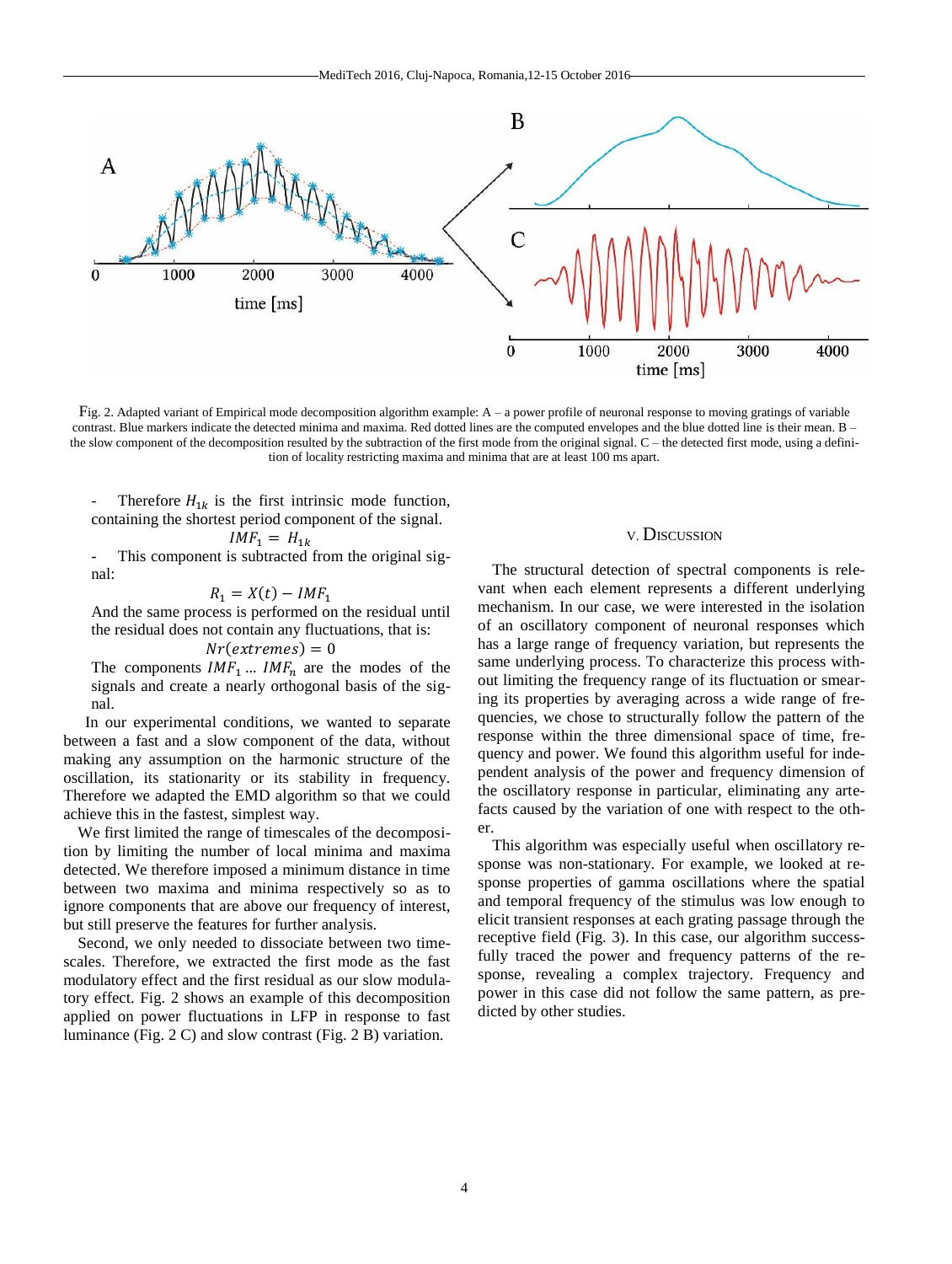

<span id="page-4-0"></span>Fig. 3. Pattern analysis of transient oscillatory responses.From top to bottom: visual stimulus profile presented; time-resolved Fourier transform of the response period. Red dots mark the selected points in peak following. Note that a power threshold was selected so as only to look for patterns where there is a response; Power and frequency of the followed response pattern. Red vertical lines show start and end of visual stimulation; Scatter plot of power versus frequency of the followed oscillatory component. Red line represents the linear correlation of the two values whereas the correlation coefficient r is listed.

Further, we looked at the relationship between frequency and power when different stimulus manipulations occurred. By separating the effects induced by luminance and contrast variation using the adapted variant of empirical mode decomposition, we were able to independently test the correlation between frequency and power for each of the varied parameter.

We found that power and frequency are differently correlated as a function of local luminance and contrast level respectively. Specifically, power and frequency were highly correlated with respect to contrast, but luminance of the receptive field induced a lower correlation between the two. This fact corresponds to our observations when looking at the response pattern at lower spatial and temporal frequencies [\(Fig. 3\)](#page-4-0), where we see a low correlation between power and frequency when only luminance is varied.



Fig. 4. Power and frequency correlations as a result of modulatory causes of different timescales. Scatter plots of frequency versus power of the response pattern in slow timescales (*Right),* corresponding to contrast modulation, and fast timescales (*Left*) corresponding to the passage of the grating through the receptive field.

These observations have important implications in the study of mechanisms underlying oscillatory behavior in the cortex. They suggest that existing theories about interactions giving rise to synchronization and increase in local field potential power within a specific frequency range fail to explain all features that are observed experimentally. In particular, the Pyramidal-INterneuron Gamma (PING) mechanism [**Error! Reference source not found.**] predicts that a stronger input is associated to a larger gamma power and a higher frequency [**Error! Reference source not found.**][**Error! Reference source not found.**]. Our results indicate that this seems not to be the case when the activity of the cortical circuit is modulated by the local luminance fluctuation in the receptive fields of underlying cells.

# VI. CONCLUSIONS

The study of oscillatory components across time and their dependence on input parameters within cortical networks is extremely important, impacting directly on our understanding of the functional role of such oscillations. Here, we proposed two methods which aim to characterize transient oscillatory responses more precisely and to disambiguate between dimensions of these responses and the various causes that lead to modulations of the response. We showed the application of these algorithms in the spectral analysis of local field potentials recorded in the visual cor